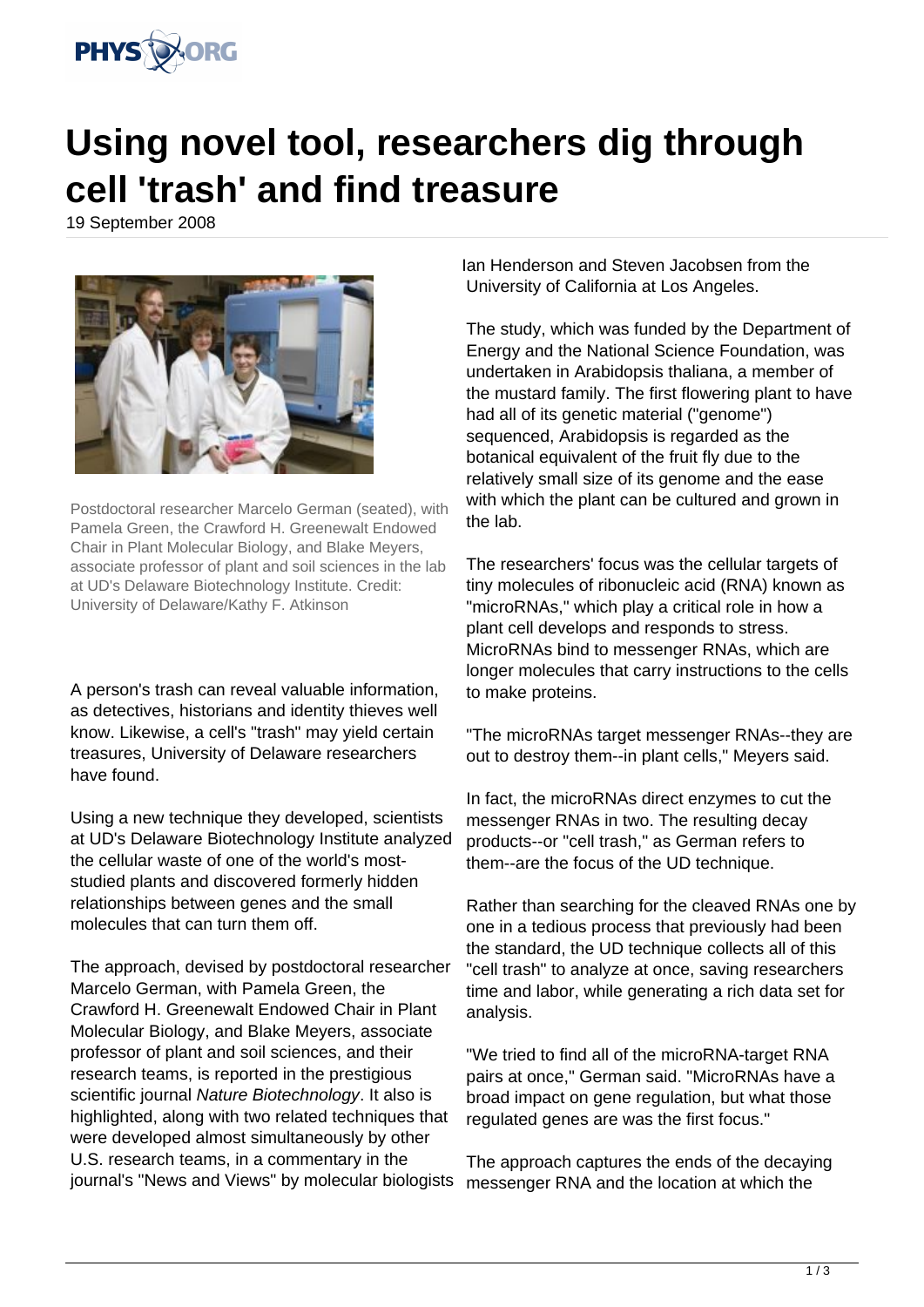

molecule has been cut. Because the cleaved molecules are recognizable by the high level of the Israel. He was attracted to UD by the cell biology specific cut site in the libraries generated by the UD research being led by Green and Meyers, who technique, they can be distinguished from molecules decayed by other cellular processes. Meyers' lab, led by Manoj Pillay, a master's student top grain. from the Department of Computer and Information Sciences, developed bioinformatics techniques for sorting through the different signals.

Illumina Inc., in Hayward, Calif., analyzed some 28 million sequences for the study, using a highthroughput technique known as sequencing by synthesis (SBS). The application of this technique to the UD-made libraries produced a distinct "signature" for each cleaved messenger RNA molecule, which can be assigned to its respective target gene.

In an interesting twist, the researchers discovered messenger RNA targets for which no microRNAs were known to match or cause decay. This led them back to their database of small RNAs, from which they identified four new microRNAs in Arabidopsis, boosting the total to 183.

"This research validated both known and new messenger RNA targets of microRNAs," Meyers noted. "The approach will enable us to analyze RNA degradation products at a very large scale, identifying millions of molecules without bias and with a substantial reduction in labor and efforts."

The "holistic" technique will enable scientists to examine several regulatory pathways at once for a given stimulus versus just one, discovering novel networks of interactions, according to German.

"You could profile a mutant cell against a normal one and determine exactly what is happening and what enzymes are affected in decay processes," German said.

"The focus is changing," he noted. "Work that used to take months, you can now do in a week."

Currently, German is documenting an even faster method.

Originally from Argentina, German received his

Ph.D. from the Hebrew University of Jerusalem, have made internationally recognized strides in plant genetics, including studies of rice, the world's

"I like to develop new things--to explore and discover. That is the most rewarding thing of all about being a scientist," German said.

"The success rate in experiments like this is only 5 to 10 percent, but when you succeed, it's good," he added, smiling.

Source: University of Delaware